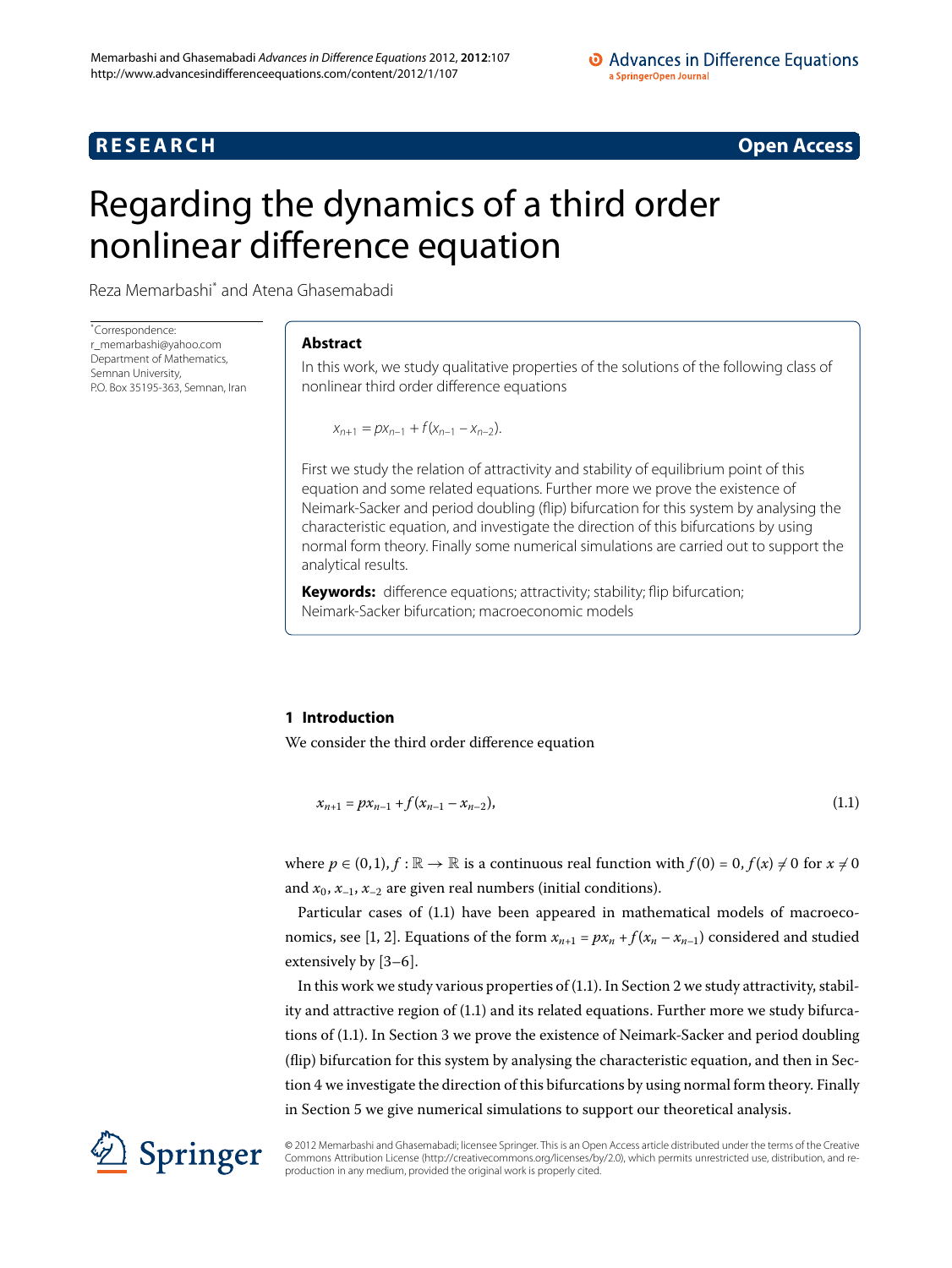#### <span id="page-1-0"></span>**2 Attractivity**

In this section we study global attractivity and stability of the equilibrium point of  $(1.1)$ . Equation (1[.](#page-0-1)1) can be transformed to another form which has equivalent properties. Let

<span id="page-1-1"></span>
$$
u_n = x_{n-1} - x_{n-2}.\tag{2.1}
$$

Then  $(1.1)$  $(1.1)$  $(1.1)$  reduced to

$$
u_{n+1} = pu_{n-1} + f(u_{n-1}) - f(u_{n-2})
$$
\n(2.2)

which has the unique equilibrium  $\overline{u} = 0$ .

At first we show the following result.

**Theorem 2.1** The equilibrium point  $\bar{x} = 0$  is global attractive (respectively asymptotically *stable) in (1[.](#page-0-1)1) if and only if*  $\overline{u}$  = 0 *is global attractive (respectively asymptotically stable) in*  $(2.2)$ .

*Proof* Equation (1.1) can be written as:

$$
x_{n+1} = px_{n-1} + f(u_n), \quad \text{for } n = 0, 1, 2, \dots
$$
 (2.3)

Hence we see that:

$$
x_1 = px_{-1} + f(u_0),
$$
  
\n
$$
x_2 = px_0 + f(u_1),
$$
  
\n
$$
x_3 = px_1 + f(u_2) = p^2x_{-1} + pf(u_0) + f(u_2),
$$
  
\n
$$
x_4 = px_2 + f(u_3) = p^2x_0 + pf(u_1) + f(u_3).
$$

Using induction we have that, if *n* is even then:

$$
x_n = p^{\frac{n}{2}} x_0 + \sum_{i=1}^{\frac{n}{2}} p^{\frac{n}{2} - i} f(u_{2i-1}).
$$
\n(2.4)

And if *n* is odd then:

$$
x_n = p^{\frac{n+1}{2}} x_{-1} + \sum_{i=1}^{\frac{n+1}{2}} p^{\frac{n+1}{2} - i} f(u_{2i-2}).
$$
\n(2.5)

Now if *n* is even, let  $\overline{u}_n = \sum_{i=1}^{\frac{n}{2}} p^{\frac{n}{2} - i} |f(u_{2i-1})|$  and if *n* is odd,  $\overline{v}_n = \sum_{i=1}^{\frac{n+1}{2}} p^{\frac{n+1}{2} - i} |f(u_{2i-2})|$  we prove that  $\lim_{n\to\infty} \overline{u}_n = 0$ .

We distinguish two cases.

Case 1.  $(\sum_{i=1}^{\infty} |f(u_{2i-1})|/p^i < \infty)$ . In this case

$$
\lim_{n\to\infty}\overline{u}_n=\lim_{n\to\infty}p^{\frac{n}{2}}\sum_{i=1}^{\frac{n}{2}}\frac{|f(u_{2i-1})|}{p^i}=0.
$$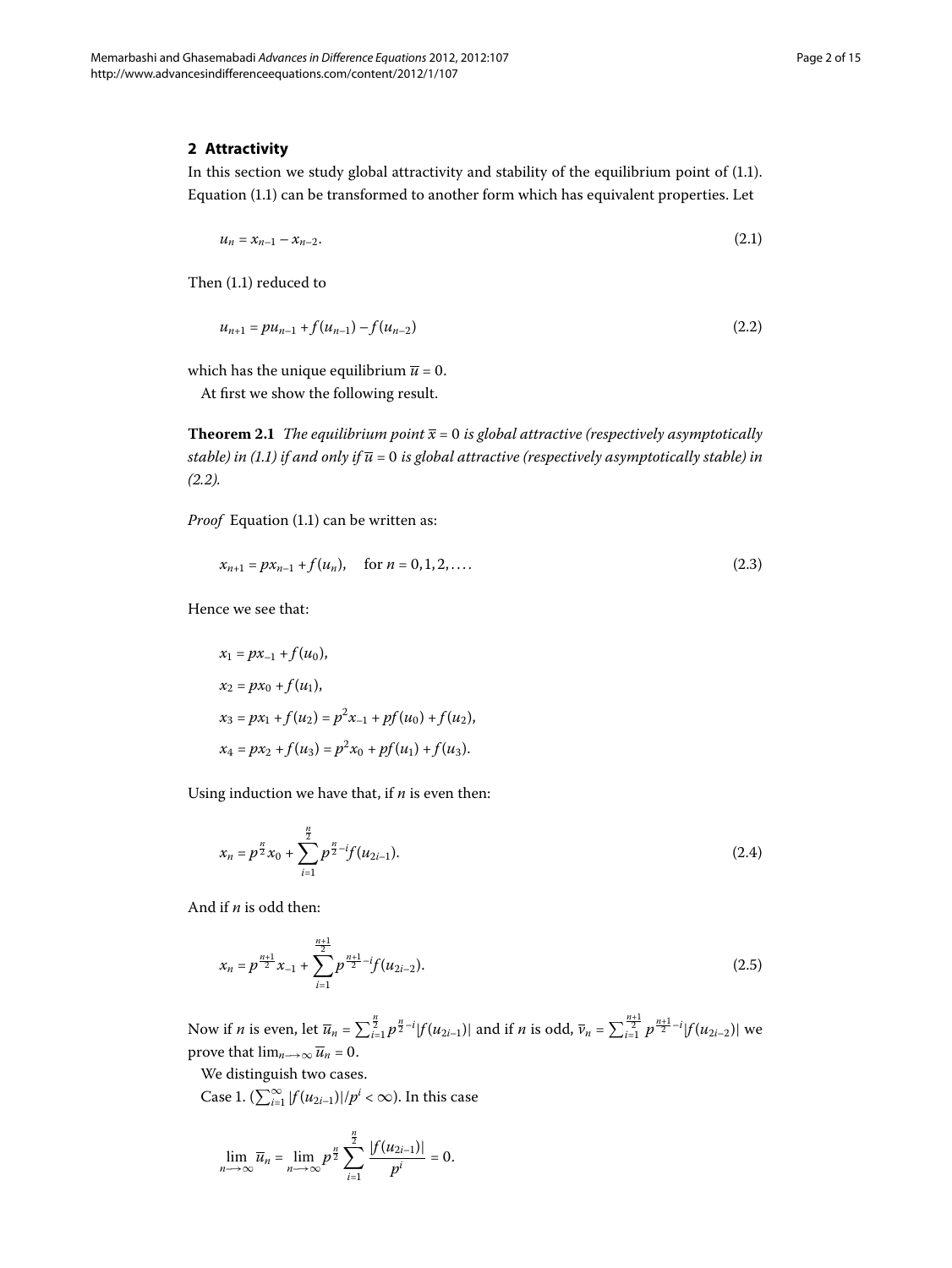Case 2.  $(\sum_{i=1}^{\infty} |f(u_{2i-1})|/p^i = \infty)$ . In this case by using Stolz Theorem and since *n* is even, we have that:

$$
\lim_{n \to \infty} \overline{u}_n = \lim_{n \to \infty} \frac{\sum_{i=1}^{\frac{n}{2}} \frac{|f(u_{2i-1})|}{p^i}}{\frac{1}{p^{\frac{n}{2}}}}
$$
\n
$$
= \lim_{n \to \infty} \frac{\sum_{i=1}^{\frac{n+2}{2}} \frac{|f(u_{2i-1})|}{p^i} - \sum_{i=1}^{\frac{n}{2}} \frac{|f(u_{2i-1})|}{p^i}}{\frac{1}{p^{\frac{n+2}{2}}} - \frac{1}{p^{\frac{n}{2}}}}
$$
\n
$$
= \lim_{n \to \infty} \frac{|f(u_{n+1})|}{1-p}.
$$

Using continuity of *f* we see that if  $\lim_{n\to\infty} u_n = 0$  then  $\lim_{n\to\infty} \overline{u}_n = 0$  (and by a similar argument  $\lim_{n\to\infty} \overline{\nu}_n = 0$ , which implies that  $\lim_{n\to\infty} x_n = 0$ .

By using weak contractions introduced in  $[6]$  $[6]$  we obtain the following sufficient conditions for attractivity of solutions of  $(1.1)$  $(1.1)$  $(1.1)$ .

#### **Proposition 2.2**

- *(1)* If  $|f(t)| \leq a|t|$  for all  $t$  and  $0 < a < \frac{1-p}{2}$ , then origin is globally attracting in (1.1).
- *(2) If*  $0 < f(t) \leq a|t|$  *for all t and*  $0 < a < 1 p$ *, then every positive solution of (1[.](#page-0-1)1) converges to zero.*

*Proof* For the proof of (1), define  $F(y_1, y_2, y_3) = py_2 + f(y_2 - y_1)$  and notice that

$$
|F(y_1, y_2, y_3)| \leq p|y_2| + a|y_2 - y_1| \leq (p + 2a) \max\{|y_1|, |y_2|, |y_3|\}
$$

since  $p + 2a < 1$ , it follows that *F* is a weak contraction on the entire space and therefore by  $[6]$ , the origin is globally attracting.

(2) For  $y_1, y_2, y_3 \ge 0$  notice that:

<span id="page-2-1"></span>
$$
F(y_1, y_2, y_3) \leq py_2 + a \max\{y_1, y_2\} \leq (p + a) \max\{y_1, y_2, y_3\}.
$$

Now since  $p + a < 1$ , it follows that *F* is a weak contraction on [0,1]<sup>3</sup>, and since [0,1]<sup>3</sup> is invariant under  $V_F(y_1, y_2, y_3) = (g(y_1, y_2, y_3), y_1, y_2)$ , [6] implies that the origin is exponentially stable relative to  $[0, 1)^3$ , hence every positive solution of (1.1) converges to zero.  $\Box$ 

Now we study stability properties. Let  $x_n$  be a solution of (1.1). We define the vector *y*(*n*) = (*y*<sub>1</sub>(*n*), *y*<sub>2</sub>(*n*), *y*<sub>3</sub>(*n*)) ∈  $\mathbb{R}^3$ , where

<span id="page-2-0"></span>
$$
y_j(n) = x_{n+j-3}, \quad j = 1, 2, 3. \tag{2.6}
$$

Using this notation the delay Equation (1[.](#page-0-1)1) transformed to the following 3D system:

$$
y(n+1) = g(y(n)),\tag{2.7}
$$

where  $g(y) = (y_2, y_3, py_2 + f(y_2 - y_1))$  which has the unique equilibrium point (0, 0, 0).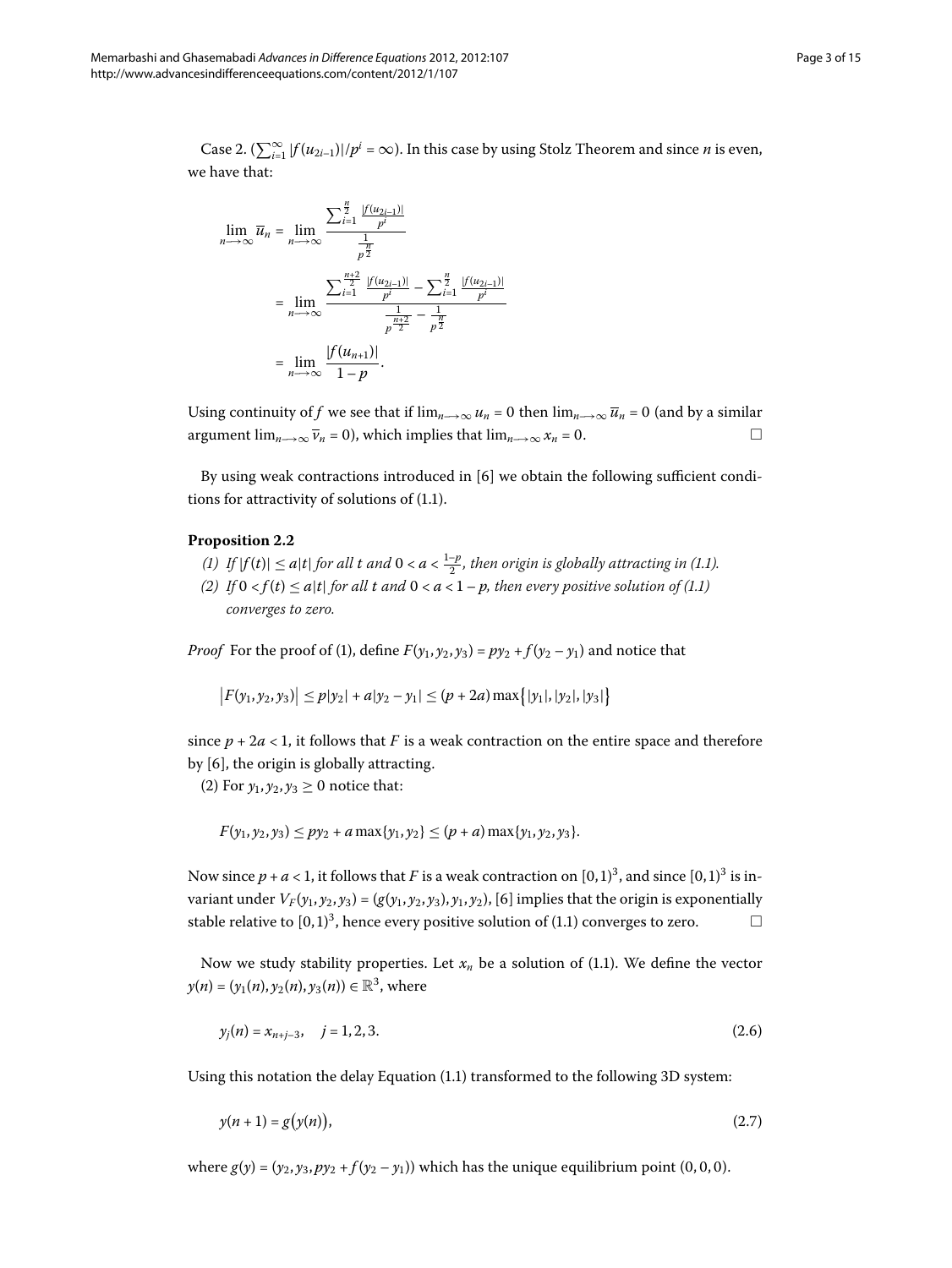Now we study the relation of the stability properties of the delay Equation (1[.](#page-0-1)1) to those of the associated nondelay equation:

<span id="page-3-0"></span>
$$
x_{n+1} = f(x_n), \quad n \ge -1. \tag{2.8}
$$

First we prove the following lemma which will be used in the next results.

**Lemma 2.3** Let  $y(n)$  be a solution of the system (2.7). Then for  $n \geq 4 - j$ , the following *statements are true:*

*For odd n* + *j:*

$$
\left|y_j(n)\right| \leq p^{\frac{n+j-2}{2}}\left|y_2(0)\right| + \sum_{i=1}^{\frac{n+j-2}{2}} p^{\frac{n+j-2}{2}-i} \left|f\left(y_2(2i-2) - y_1(2i-2)\right)\right|.
$$
 (2.9)

*And for even n* + *j:*

$$
\left|y_j(n)\right| \leq p^{\frac{n+j-3}{2}}\left|y_3(0)\right| + \sum_{i=1}^{\frac{n+j-3}{2}} p^{\frac{n+j-3}{2}-i} \left|f\left(y_2(2i-1) - y_1(2i-1)\right)\right|.
$$
 (2.10)

*Furthermore for*  $0 \le n \le 3 - j$ *:* 

$$
y_j(n) = y_{j+n}(0). \tag{2.11}
$$

*Proof* From (2.6) we have that for  $j = 1, 2, 3$ :

$$
y_j(n) = x_{n+j-3} = x_{(n-1)+(j+1)-3} = y_{j+1}(n-1),
$$
\n(2.12)

$$
y_j(n) = x_{n+j-3} = x_{0+(n+j)-3} = y_{n+j}(0). \tag{2.13}
$$

Now by using these relations and induction we see that, if *n* is odd then:

$$
y_3(n) = p^{\frac{n+1}{2}} y_2(0) + \sum_{i=1}^{\frac{n+1}{2}} p^{\frac{n+1}{2} - i} f(y_2(2i-2) - y_1(2i-2)).
$$
\n(2.14)

And if *n* is even then:

$$
y_3(n) = p^{\frac{n}{2}} y_3(0) + \sum_{i=1}^{\frac{n}{2}} p^{\frac{n}{2} - i} f(y_2(2i - 1) - y_1(2i - 1)).
$$
\n(2.15)

Furthers more:

$$
y_j(n) = x_{n+j-3} = x_{(n+j-3)+3-3} = y_3(n+j-3).
$$
 (2.16)

By using this relation we have that, if  $n + j$  is odd then:

$$
y_j(n) = y_3(n+j-3) = p^{\frac{n+j-2}{2}}y_2(0) + \sum_{i=1}^{\frac{n+j-2}{2}} p^{\frac{n+j-2}{2}-i} f(y_2(2i-2) - y_1(2i-2)).
$$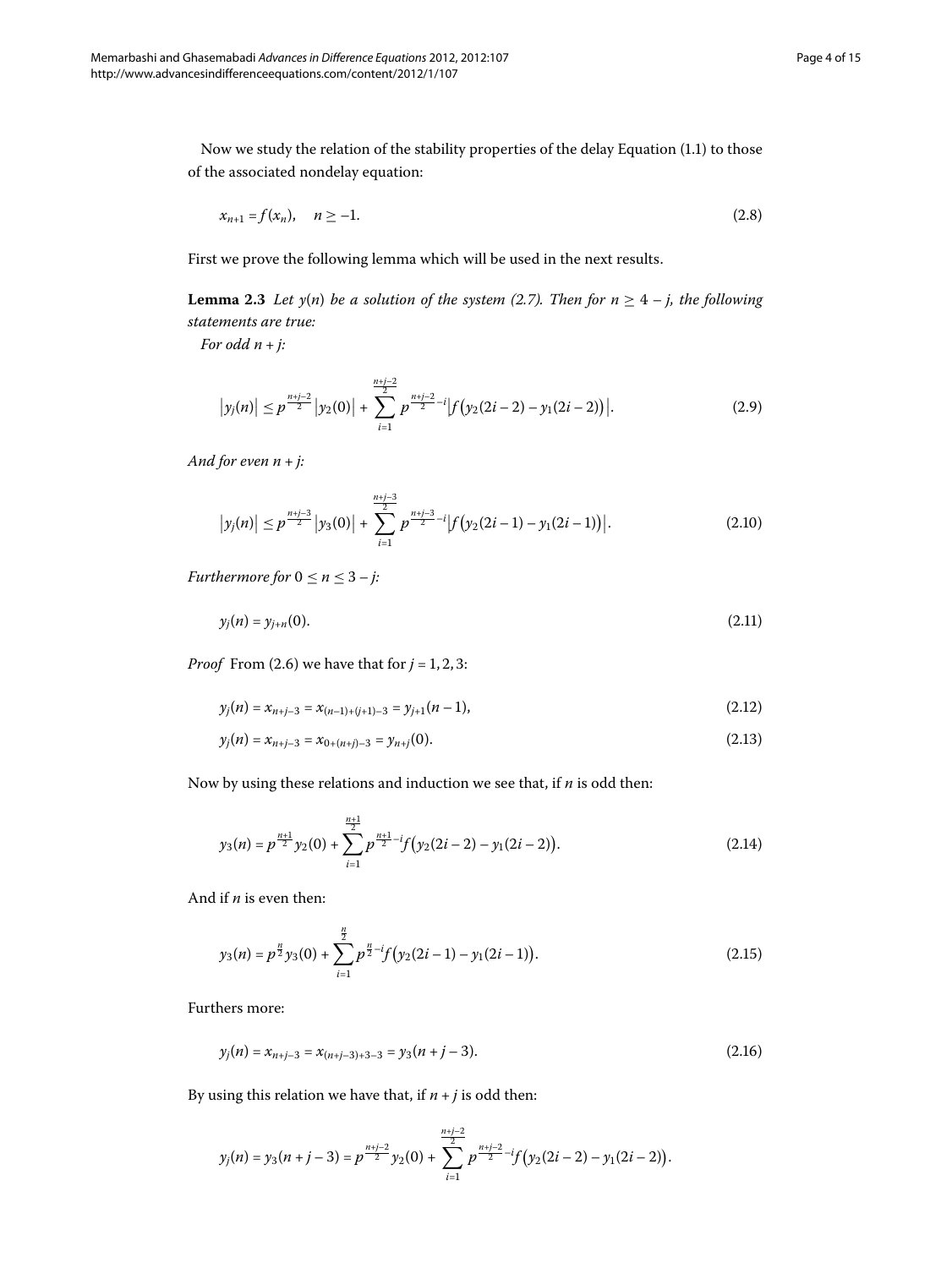And if  $n + j$  is even then:

<span id="page-4-0"></span>
$$
y_j(n) = y_3(n+j-3) = p^{\frac{n+j-3}{2}}y_3(0) + \sum_{i=1}^{\frac{n+j-3}{2}} p^{\frac{n+j-3}{2}-i} f(y_2(2i-1) - y_1(2i-1)).
$$

**Theorem .** *Assume that f satisfies:*

$$
|f(x + y)| \le |f(x)| + |f(y)| \tag{2.17}
$$

*for all*  $x, y \in \mathbb{R}$ *[.](#page-0-1) If the equilibrium point of (2.8) is stable, then the equilibrium point of (1.1) is also stable.*

*Proof* It is sufficient to prove the stability of the equilibrium of (2.7) because of the equiv-alence of (1[.](#page-3-0)1) and (2.7). Let  $\varepsilon > 0$  be arbitrary. Since the equilibrium point of (2.8) is stable, there exists  $\delta_1 > 0$  such that  $|x_{-2}| < \delta_1$  implies  $|x_n| < \frac{(1-p)\varepsilon}{2}$  for all  $n \ge -2$ . Choose  $\delta = \min(\delta_1, \frac{(1-p)\varepsilon}{2})$ , since  $y(0) = (y_1(0), y_2(0), y_3(0)) = (x_{-2}, x_{-1}, x_0)$ , we have that

$$
||y(0)|| = \max(|y_1(0)|, |y_2(0)|, |y_3(0)|) = \max(|x_{-2}|, |x_{-1}|, |x_0|) \le \delta \le \delta_1.
$$

Now for  $n \ge -2$ :

$$
|x_n| \le \frac{(1-p)\varepsilon}{2} \tag{2.18}
$$

which implies that:

$$
\left|f(x_n)\right| \le \frac{(1-p)\varepsilon}{2} \tag{2.19}
$$

for all  $n \ge -1$ . Therefore, for  $n \ge 0$ :

$$
|f(y_2(n))| \le \frac{(1-p)\varepsilon}{2}, \qquad |f(y_1(n))| \le \frac{(1-p)\varepsilon}{2}.
$$
 (2.20)

And hence

$$
\left|f(y_2(n)-y_1(n))\right| < \left|f(y_2(n))\right| + \left|f(y_1(n))\right| < \frac{(1-p)\varepsilon}{2} + \frac{(1-p)\varepsilon}{2} = (1-p)\varepsilon.
$$

Now  $||y(0)|| \le \delta$  implies that  $|y_j(0)| < \delta < \frac{(1-p)\varepsilon}{2} < \varepsilon$  for  $j = 1, 2, 3$ . Hence

$$
\big|y_j(n)\big| = \big|y_{j+n}(0)\big| < \varepsilon, \quad \text{for } 0 \le n \le 3-j
$$

and from the previous lemma, if  $n + j$  is odd then:

$$
\begin{aligned} \left| y_j(n) \right| &\leq p^{\frac{n+j-2}{2}} \left| y_2(0) \right| + \sum_{i=1}^{\frac{n+j-2}{2}} p^{\frac{n+j-2}{2} - i} \left| f \left( y_2(2i-2) - y_1(2i-2) \right) \right| \\ &\leq \varepsilon p^{\frac{n+j-2}{2}} + (1-p) \varepsilon p^{\frac{n+j-2}{2}} \sum_{i=1}^{\frac{n+j-2}{2}} p^{-i} = \varepsilon \end{aligned}
$$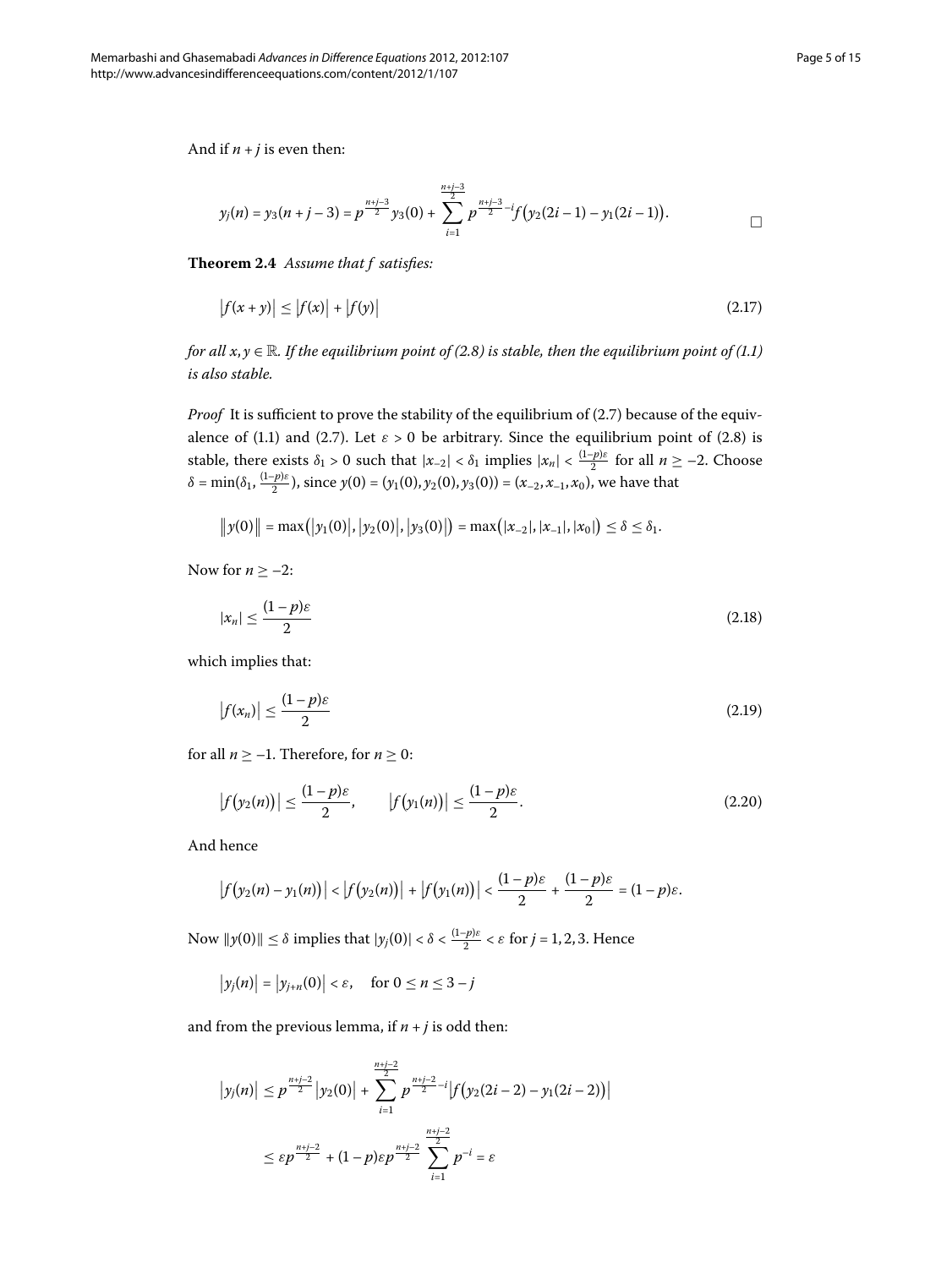and if  $n + j$  is even then:

$$
\left|y_j(n)\right| \le p^{\frac{n+j-3}{2}}\left|y_3(0)\right| + \sum_{i=1}^{\frac{n+j-3}{2}} p^{\frac{n+j-3}{2}-i} \left|f\left(y_2(2i-1) - y_1(2i-1)\right)\right|
$$
  

$$
\le \varepsilon p^{\frac{n+j-3}{2}} + (1-p)\varepsilon p^{\frac{n+j-3}{2}} \sum_{i=1}^{\frac{n+j-3}{2}} p^{-i} = \varepsilon.
$$

Therefore, for arbitrary  $\varepsilon > 0$ , there exists  $\delta > 0$ , such that  $\|\gamma(0)\| < \delta$  implies that  $\|\gamma(n)\| < \varepsilon$ for  $n > 0$ , and hence the equilibrium point of (2.7) is stable.

**Theorem 2.5** Assume that (2.17) holds. If there exists  $m > 0$  such that  $G(m) = \{x \in \mathbb{R} :$  $|x| < m$  *is a subset of the attractive region of the equilibrium point of (2.8), then G(m) is also contained in the attractive region of the equilibrium point of (1.1).* 

*Proof* Let  $\varepsilon > 0$  be arbitrary. Since  $G(m)$  is a subset of attractive region of (2.8), there exists *T*<sub>1</sub> such that  $|x_{-1}| < m$  implies that  $|x_n| < \varepsilon$  for  $n > T_1$ . Assume that  $||y(0)|| < m$ , then we have  $|x_{-1}| < m$ . So there exists  $T_2 \geq T_1$  such that  $|x(n)| < (1-p)\varepsilon/4$  for  $n \geq T_2$ , which implies that:

$$
|f(y_2(n) - y_1(n))| \le |f(y_2(n))| + |f(y_1(n))|
$$
  

$$
< \frac{(1-p)\varepsilon}{4} + \frac{(1-p)\varepsilon}{4} \le \frac{(1-p)\varepsilon}{2}
$$

for all  $n \ge T_2 + 1$ . Let  $j = 1, 2, 3$ . If  $n + j$  is odd we have:

$$
\begin{aligned} \left| y_j(n) \right| &\leq p^{\frac{n+j-2}{2}} \left| y_2(0) \right| \\ &+ \sum_{i=1}^{\frac{n+j-2}{2}} p^{\frac{n+j-2}{2}-i} \left| f \left( y_2(2i-2) - y_1(2i-2) \right) \right| \\ &< m p^{\frac{n+j-2}{2}} + \sum_{i=1}^{T_2+1} p^{\frac{n+j-2}{2}-i} \left| f \left( y_2(2i-2) - y_1(2i-2) \right) \right| + \frac{\varepsilon}{2} \end{aligned}
$$

provided that  $n \geq 4 - j$ . If  $n + j$  is even we have:

$$
\begin{aligned} \left| y_j(n) \right| &\leq p^{\frac{n+j-3}{2}} \left| y_3(0) \right| \\ &+ \sum_{i=1}^{\frac{n+j-3}{2}} p^{\frac{n+j-3}{2}-i} \left| f \left( y_2(2i-1) - y_1(2i-1) \right) \right| \\ &< m p^{\frac{n+j-3}{2}} + \sum_{i=1}^{T_2+1} p^{\frac{n+j-3}{2}-i} \left| f \left( y_2(2i-1) - y_1(2i-1) \right) \right| + \frac{\varepsilon}{2} .\end{aligned}
$$

Now:

$$
\left|f(y_2(i) - y_1(i))\right| \le \left|f(x_{i-2})\right| + \left|f(x_{i-1})\right| \le \left|f'(x_{-1})\right| + \left|f^{i+1}(x_{-1})\right|.
$$
\n(2.21)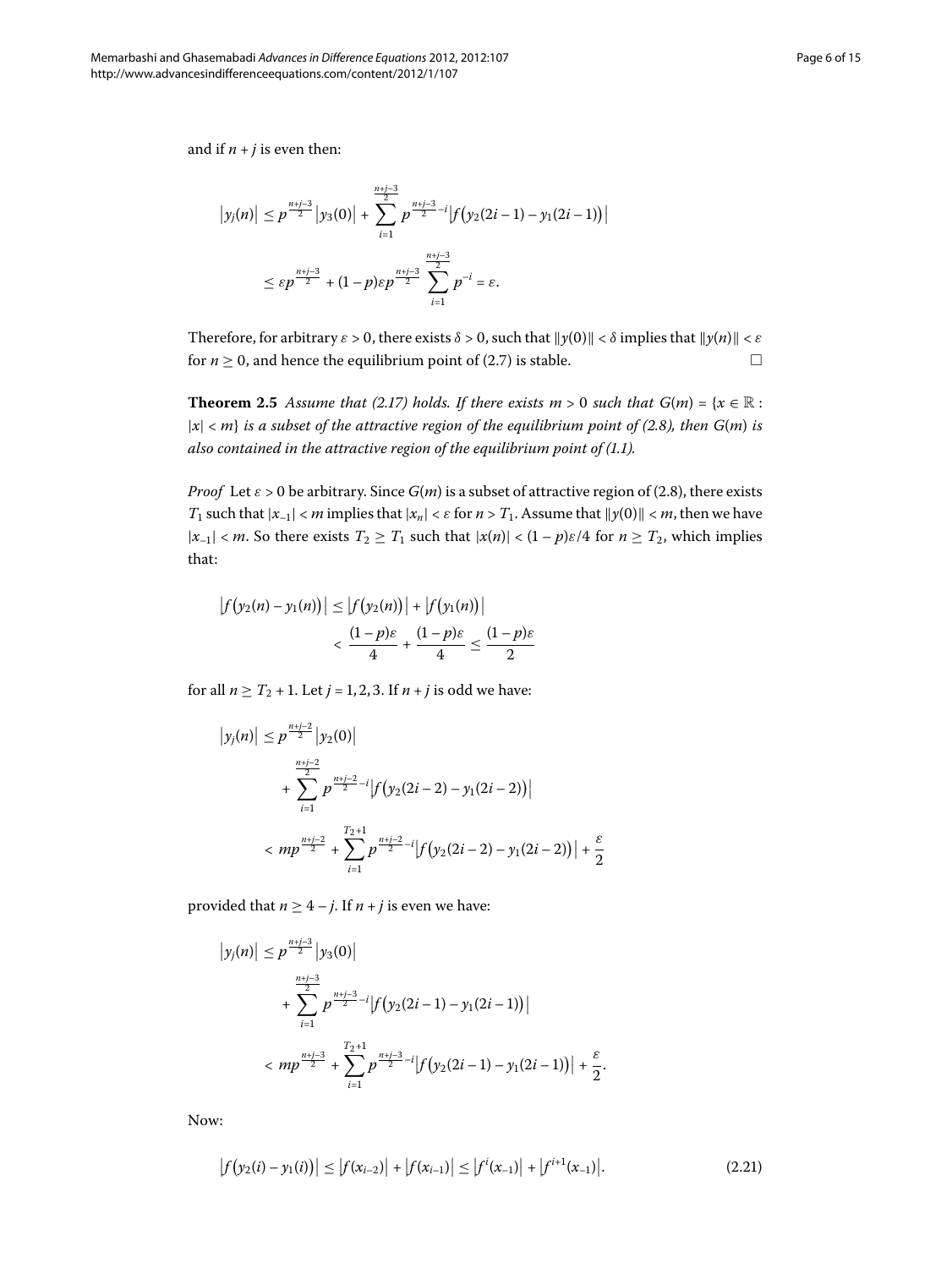The continuity of *f* implies there exists  $L > 0$  such that  $|f^{i}(x_{-1})| < L$  and  $|f^{i+1}(x_{-1})| < L$ . Now if *n* + *j* is odd we have for  $n \geq T_2 + 2$ :

$$
\left|y_j(n)\right| < mp^{\frac{n+j-2}{2}} + \sum_{i=1}^{T_2+1} p^{\frac{n+j-2}{2} - i} \left|f\left(y_2(2i-2) - y_1(2i-2)\right)\right| + \frac{\varepsilon}{2} \\ < \frac{\varepsilon}{2} + \left(m + \frac{2L}{1-p}\right) p^{\frac{n+j-2T_2-4}{2}}.
$$

Now choose  $T_3$  such that:

$$
\left(m + \frac{2L}{1-p}\right) p^{\frac{n+j-2T_2-4}{2}} \le \frac{\varepsilon}{2}
$$
\n(2.22)

holds for  $n \geq T_3$ .

If  $n + j$  is even we have:

$$
\begin{split} \left|y_j(n)\right|&
$$

<span id="page-6-0"></span>Now choose  $T_4$  such that:

<span id="page-6-1"></span>
$$
\left(m+\frac{2L}{1-p}\right)p^{\frac{n+j-2T_2-5}{2}} \le \frac{\varepsilon}{2}
$$
\n
$$
(2.23)
$$

holds for  $n \geq T_4$ . We consider  $T_5 = \min(T_3, T_4)$ , Then  $||y(0)|| < m$  implies that  $||y(n)|| < \varepsilon$ for  $n \geq T_5$ [.](#page-0-1) Hence  $G(m)$  is also subset of attractive region of the equilibrium of (1.1).  $\Box$ 

#### **3 Existence of bifurcations**

Now we study bifurcations of (1.1), for this aim we suppose that  $f \in C^3$ . First we prove the existence of bifurcations. Dynamics of system (1.1) described by the mapping:

$$
g(y_1, y_2, y_3) = (y_2, y_3, py_2 + f(y_2 - y_1)).
$$
\n(3.1)

The Jacobian matrix of *g* at *O* is:

<span id="page-6-2"></span>
$$
H = Dg_{|O} = \begin{bmatrix} 0 & 1 & 0 \\ 0 & 0 & 1 \\ -q & p+q & 0 \end{bmatrix}
$$

in which  $q$  =  $f^{\prime}(0).$  The characteristic equation of  $H$  is:

$$
\lambda^3 - (p+q)\lambda + q = 0. \tag{3.2}
$$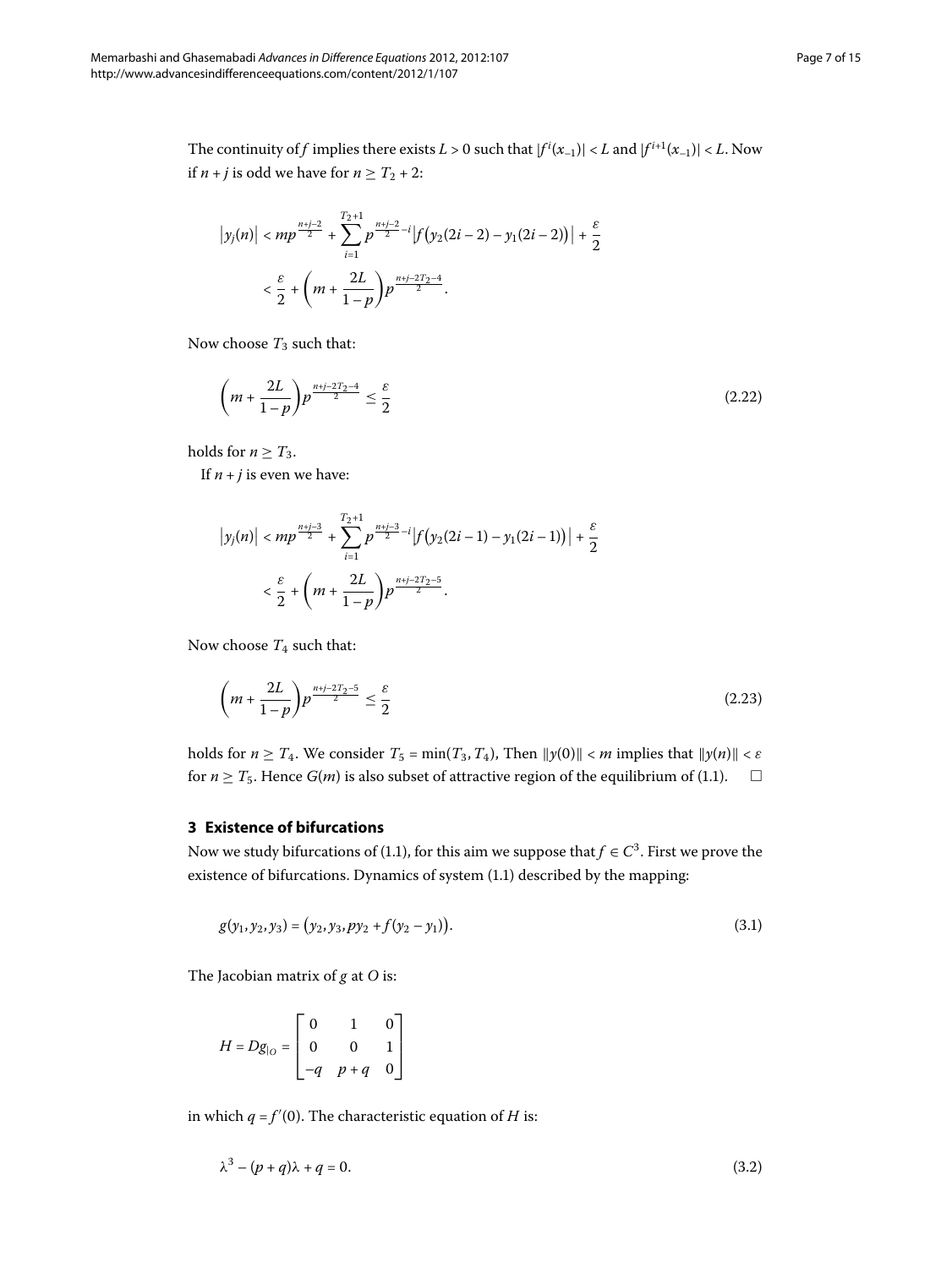

<span id="page-7-0"></span>By the Jury's conditions, the necessary and sufficient conditions for all eigenvalues of the characteristic equation lying inside the unit circle are:

$$
\begin{cases} p+2q-1 < 0, \\ p-1 < 0, \\ 3+p-2q > 0, \\ 4q+p+3 > 0, \\ p+q-q^2+1 > 0. \end{cases}
$$

We consider the following curves, which are the boundary curves of the region of asymptotic stability shown in Figure 1:

$$
\begin{cases}\nL_1: p + 2q - 1 = 0, & 0 < q < 1, \\
L_2: p - 1 = 0, & -1 < q < 0, \\
L_3: p + q - q^2 + 1 = 0, & -1 < q < \frac{1 - \sqrt{5}}{2}, \\
L_4: p = 0, & -1 < q < 1.\n\end{cases}
$$

On  $L_2$ ,  $L_4$ , respectively  $p = 1, 0$  which is impossible. We show in the following theorem occurrence of bifurcations on the boundary curves *L*, *L*.

**Theorem 3.1** For system (3.1) the following conditions holds:

- *(1)* Flip bifurcation occurs when  $(p, q) \in L_1$ .
- *(2)* Neimark-Sacker bifurcation occurs when  $(p,q) \in L_3$ .

*Proof* First, we show the existence of the flip bifurcation. Because  $(p, q) \in L_1$ , we have the characteristic equation:

$$
(\lambda + 1)(\lambda^2 - \lambda + q) = 0 \tag{3.3}
$$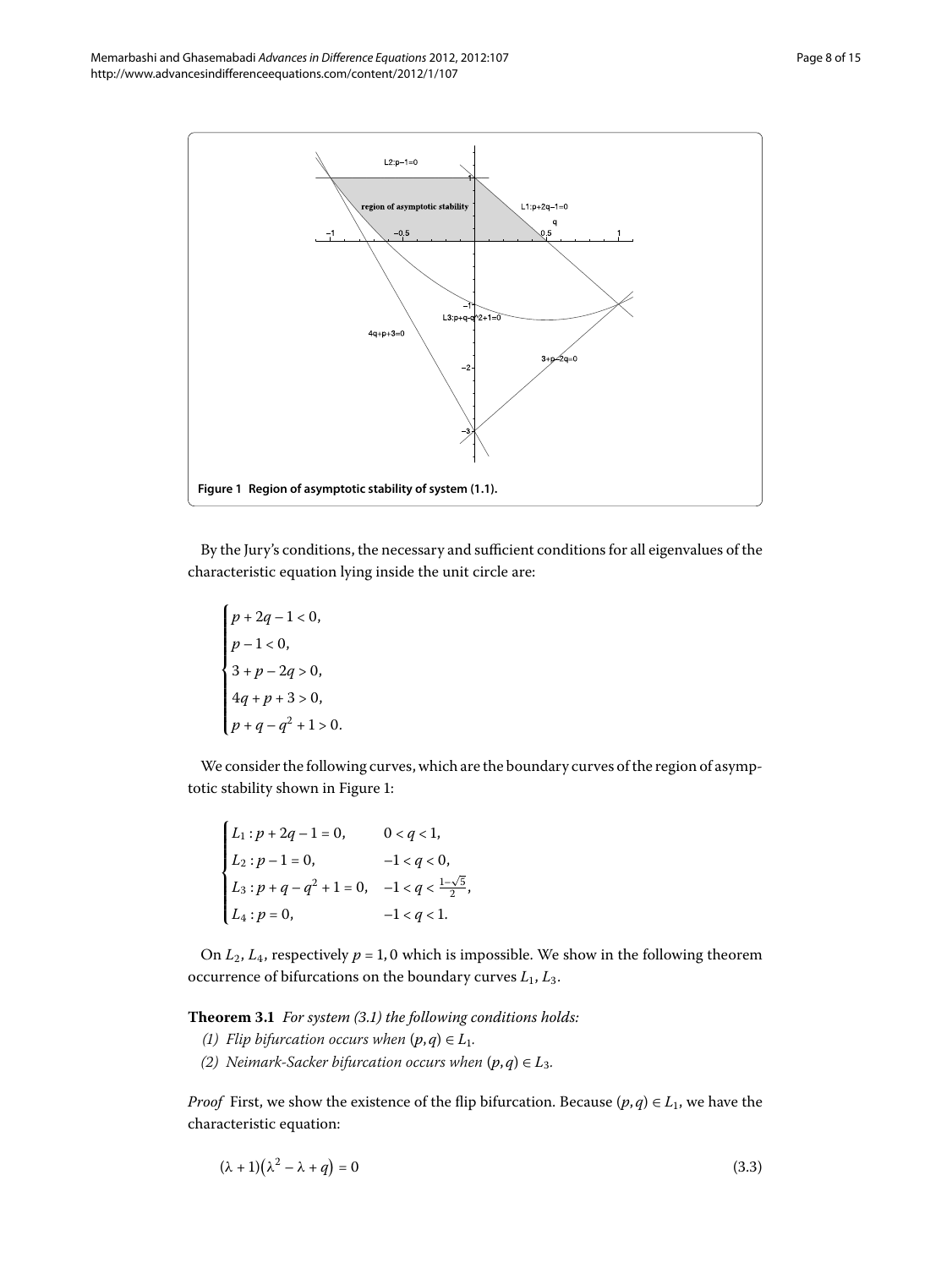Range
$$
(I + Dg(X^*))
$$
<sub>| $2q+p=1$</sub>   
= Span $(x + y, y + z, (p + q - 1)x + (p + q)y + z)$ <sup>T</sup>

in which  $(x, y, z) \in \mathbb{R}^3$ . Now:

$$
\frac{d}{dq}Dg(X^*)_{|_{2q+p=1}} = \begin{bmatrix} 0 & 0 & 0 \\ 0 & 0 & 0 \\ -1 & 1 & 0 \end{bmatrix}
$$

and:

$$
\frac{d}{dq}Dg(X^*)_{|_{2q+p=1}}Y = (0,0,-2) \not\in \text{Range}\big(I + Dg(X^*)\big)_{|_{2q+p=1}}.
$$

Therefore by  $[7, Th.1.4.5]$  $[7, Th.1.4.5]$ , flip bifurcation occurs.

Now we show the existence of Neimark-Sacker bifurcation. If  $\lambda = e^{i\theta}$  is a root of Equation  $(3.2)$ , separating the real and imaginary parts, we have the following:

$$
\begin{cases} \cos 3\theta - (p+q)\cos \theta = -q, \\ \sin 3\theta - (p+q)\sin \theta = 0 \end{cases}
$$

squaring and adding both equations, we have:

$$
1 - (p + q)^2 - 2(p + q)\cos 2\theta = q^2
$$

so we get:

$$
\cos 2\theta = \frac{1 + (p+q)^2 - q^2}{2(p+q)}.
$$

In the case that  $(p,q) \in L_3$  we have  $q + p = q^2 - 1$ . By substitution of  $q + p = q^2 - 1$  into  $\frac{1+(p+q)^2-q^2}{2(p+q)}$ , we have:

$$
\cos 2\theta = \frac{q^2 - 2}{2}.
$$

Therefore, Equation  $(3.2)$  $(3.2)$  $(3.2)$  has a unique pair of complex roots:

$$
\lambda_{1,2} = e^{\pm i(\frac{\arccos \frac{q^2-2}{2}}{2})}.
$$

On the other hand,  $-1 < q < 1$  means  $-1 < \cos 2\theta < \frac{-1}{2}$ . Because  $\cos 2\theta = 2\cos^2 \theta - 1$  and  $-1 < \cos 2\theta < \frac{-1}{2}$ , we get  $-1 < 2 \cos^2 \theta - 1 < \frac{-1}{2}$  and hence  $0 < |\cos \theta| < \frac{1}{2}$ , which refers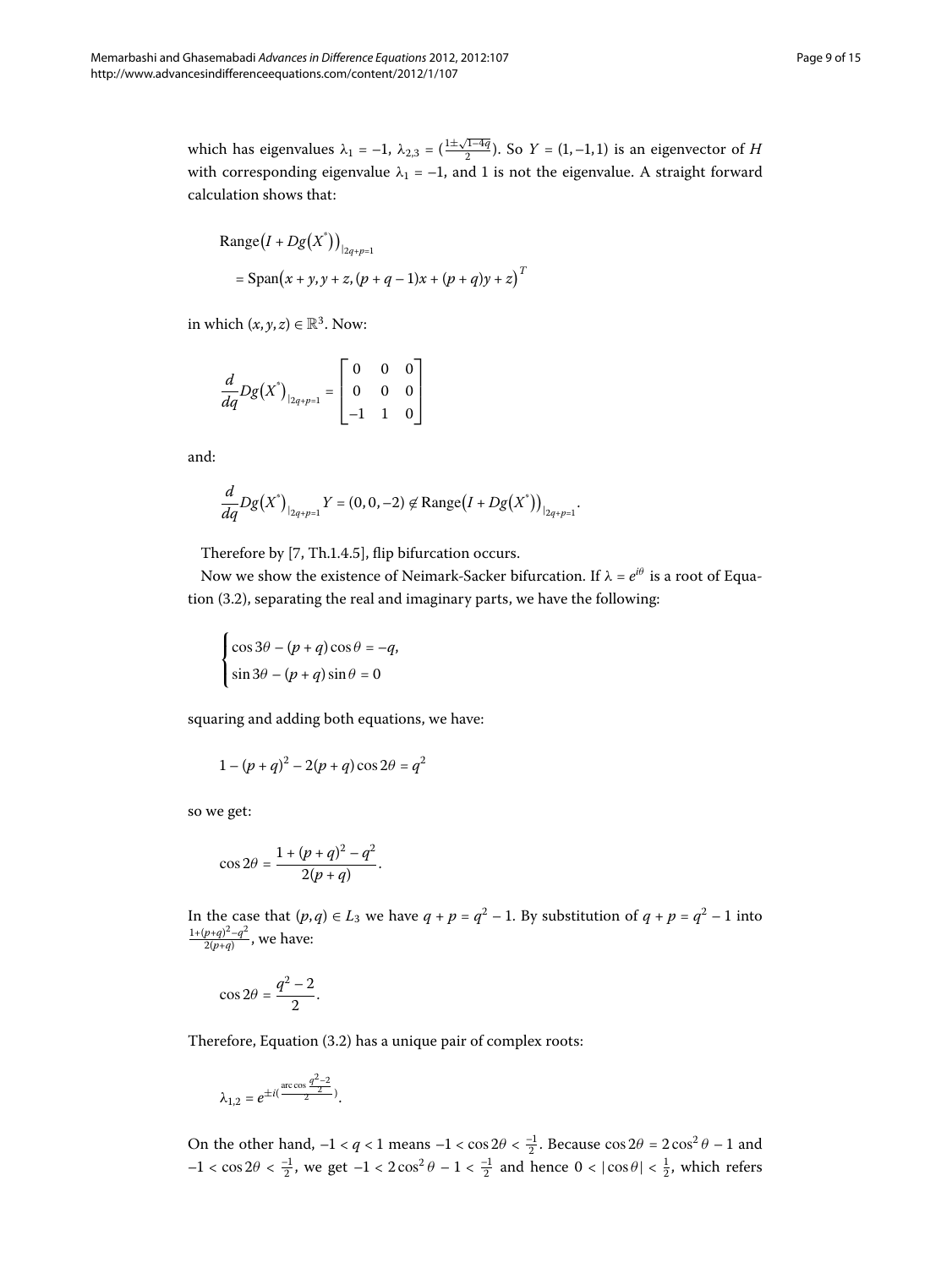$\arg \lambda \neq 0, \pm \frac{\pi}{2}, \pm \frac{2\pi}{3}, \pm \pi$ . Thus  $\lambda^k \neq 1$ , for  $k = 1, 2, 3$  and 4. On the other hand we have:

$$
\left(\frac{d|\lambda|^2}{dq}\right)_{|p+q-q^2+1=0} = \left(\overline{\lambda}\frac{d\lambda}{dq} + \lambda\frac{d\overline{\lambda}}{dq}\right)_{|p+q-q^2+1=0}
$$

$$
= \frac{2(1-\cos\theta)(12\cos^2\theta + 6\cos\theta - (p+q)-3)}{|3e^{2i\theta} - (p+q)|^2}.
$$

<span id="page-9-0"></span>Assume that  $\left(\frac{d|\lambda|^2}{dq}\right)_{|p+q-q^2+1=0} = 0$ , that is,  $\cos \theta = 1$  or  $12 \cos^2 \theta + 6 \cos \theta - (p+q) - 3 = 0$ . In previous discussion, we obtain  $0 < \cos \theta < \frac{1}{2}$ , hence  $\cos \theta \neq 1$ . If  $12 \cos^2 \theta + 6 \cos \theta - (p+q) -$ 3 = 0, then from  $\cos 2\theta = \frac{q^2-2}{2}$  and  $p+q = q^2-1$ , we see that  $q = \pm 2, \pm \frac{1}{2}$ , which corresponds to  $p = 1, 5, -\frac{5}{4}, -\frac{1}{4}$  that is impossible on  $L_3$ . So we have that,  $\left(\frac{d|\lambda|^2}{dq}\right)_{|p+q-q^2+1=0} \neq 0$ . Therefore, by the generic Neimark-Sacker bifurcation theorem [7[,](#page-14-4) 8], Neimark-Sacker bifurcation occurs, that is, the system  $(3.1)$  has a unique closed invariant curve bifurcating from the equilibrium *X*\* . The contract of the contract of the contract of the contract of  $\Box$ 

#### **4 Direction of the bifurcations**

In the previous section, we have shown that system  $(3.1)$  $(3.1)$  $(3.1)$  undergoes a flip (period-doubling) bifurcation when  $(p, q) \in L_1$  and a Neimark-Sacker bifurcation when  $(p, q) \in L_3$  at equilibrium point  $X^*$ . In this section, by using the normal form method for discrete systems, as studied by Sacker, Kuznetsov and Wiggins, we shall study the direction of the two bifurcations and stability of the bifurcating invariant curves. We can write system as:

$$
U_{n+1} = DU_n + G(U_n), \quad U_n \in \mathbb{R}^3,
$$
\n(4.1)

where  $G(U) = O(||U||^3)$  is a smooth function and its Taylor expansion is:

$$
G(U) = \frac{1}{2}B(U, U) + \frac{1}{6}C(U, U, U) + O(||U||^3),
$$
\n(4.2)

where:

$$
B(U, U) = (0, 0, b_3(U, U)), \qquad C(U, U, U) = (0, 0, c_3(U, U, U))
$$

in which:

$$
\begin{cases}\nb_3(\phi, \psi) = f''(0)(\phi_1 \psi_1 - \phi_2 \psi_2), \\
c_1(\phi, \psi, \eta) = c_3(\phi, \psi, \eta) = f'''(0)(-\phi_1 \psi_1 \eta_1 + \phi_1 \psi_2 \eta_1 - \phi_2 \psi_2 \eta_1)\n\end{cases}
$$

for  $\phi = (\phi_1, \phi_2, \phi_3) \in \mathbb{R}^3$ ,  $\psi = (\psi_1, \psi_2, \psi_3) \in \mathbb{R}^3$  and  $\eta = (\eta_1, \eta_2, \eta_3) \in \mathbb{R}^3$ . At the beginning, we study the direction of period-doubling bifurcation and the stability of period-doubling cycle. Let  $w \in \mathbb{R}^3$  be the eigenvector of *H* with respect to eigenvalue –1, that is,  $Hw = -w$ ;  $\nu \in \mathbb{R}^3$  be the adjoint eigenvector of  $H^T$  that is,  $H^T \nu = -\nu$  where  $H^T$  is the transposed matrix, and  $\langle v, w \rangle = 1$ , where  $\langle \cdot, \cdot \rangle$  is the standard scalar product in  $\mathbb{R}^3$ . So we have:

$$
\begin{cases} w = (-1, 1, -1), \\ v = \frac{-1}{q+2}(q, -1, 1). \end{cases}
$$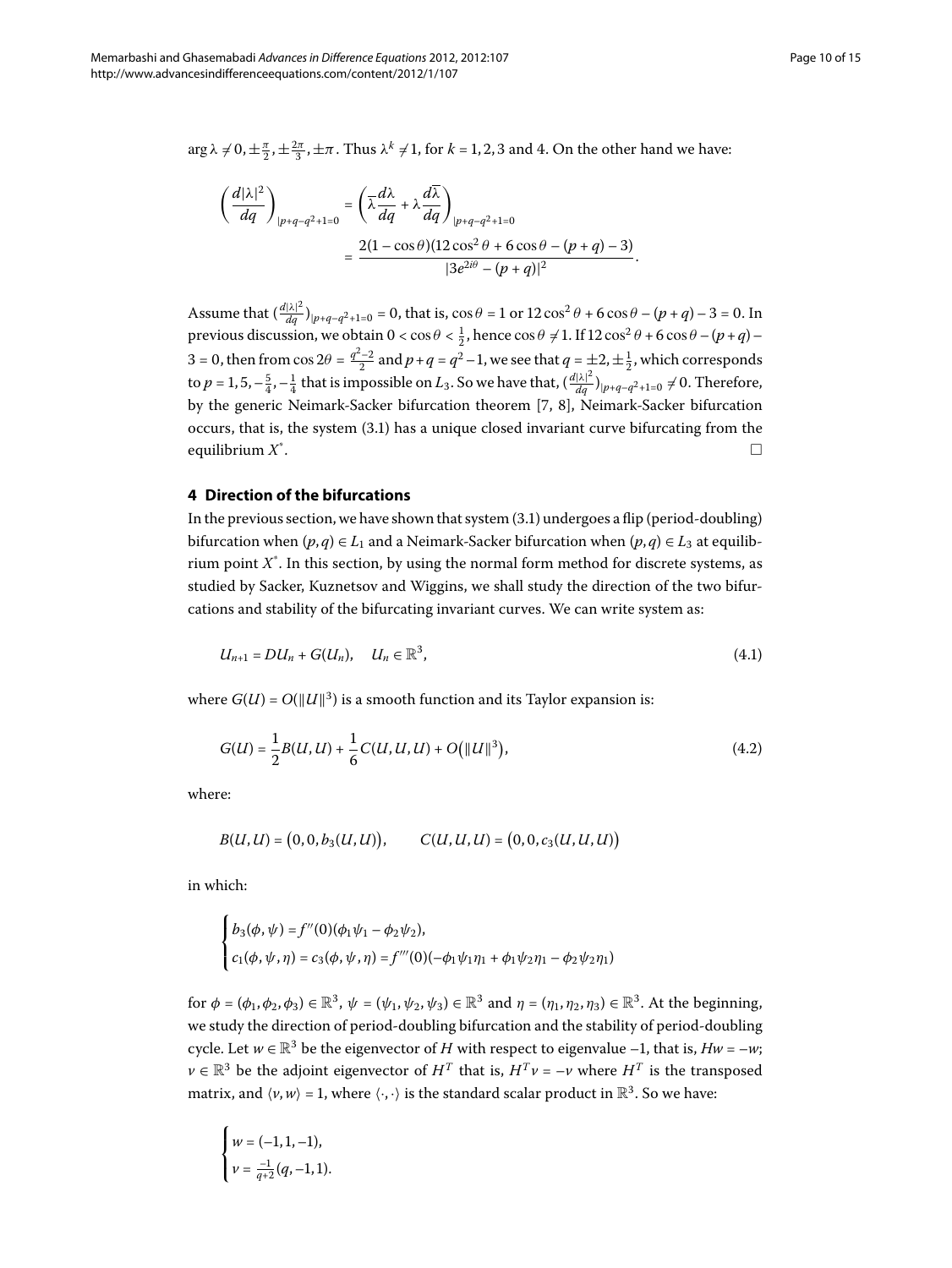Following the algorithms given in Kuznetsov  $[8]$  $[8]$ , the critical normal form coefficient  $c(0)$ , that determines the nondegeneracy of the period-doubling bifurcation and the stability of period-doubling cycle, is given by the following formula:

$$
c(0) = \frac{1}{6} \langle v, C(w, w, w) \rangle - \frac{1}{2} \langle v, B(w, (H - I)^{-1} B(w, w)) \rangle.
$$
 (4.3)

From the above relations we have:

$$
\begin{cases} \langle v, B(w, (H - I)^{-1}B(w, w)) \rangle = 0, \\ \langle v, C(w, w, w) \rangle = \frac{16f'''(0)}{1 - p} \end{cases}
$$

<span id="page-10-0"></span>and therefore:

$$
c(0) = \frac{8f'''(0)}{3(1-p)}.
$$

Applying the general theory for the direction of flip bifurcation and stability of period doubling cycle (see Wiggins [\[](#page-14-5)9] or Kuznetsov [8]), we derive the following result:

**Theorem 4[.](#page-6-1)1** For system (3.1) flip bifurcation occurs in X<sup>\*</sup> when  $p + 2q = 1$ , and if  $f'''(0) > 0$ , *the flip bifurcation is supercritical and if*  $f'''(0) < 0$ *, the flip bifurcation is subcritical.* 

Now, we are going to study the direction of the Neimark-Sacker bifurcation and the stability of the bifurcating invariant curve in *X*\* . In the above section, we see that *H* has simple eigenvalues on the unit circle:

$$
\lambda_{1,2} = e^{\pm i\theta_0}
$$
,  $\theta_0 = \frac{\arccos \frac{1+(p+q)^2-q^2}{2(p+q)}}{2}$ .

Let  $\alpha$  be a complex eigenvector corresponding to  $e^{i\theta}$  and  $\beta$  be a complex eigenvector of the transposed matrix *H<sup>T</sup>* corresponding  $e^{-i\theta}$ , *i.e. Hα* =  $e^{i\theta_0} α$ ,  $H^T β$  =  $e^{-i\theta_0} β$ . By computation we obtain the following eigenvectors:

$$
\alpha = \left(1, e^{i\theta_0}, e^{2i\theta_0}\right)^T, \qquad \beta = \left(1, \frac{-1}{q}e^{-2i\theta_0}, \frac{-1}{q}e^{-i\theta_0}\right)^T.
$$

Normalize *α* with respect to *β* such that:

$$
\langle \beta, \alpha \rangle = 1,
$$

where  $\langle \cdot, \cdot \rangle$  means the standard scalar product in  $\mathbb{C}^3$  defined by  $\langle \beta, \alpha \rangle = \overline{\beta_1} \alpha_1 + \overline{\beta_2} \alpha_2 + \overline{\beta_3} \alpha_3$ , we have:

$$
\alpha = (1, e^{i\theta_0}, e^{2i\theta_0})^T,
$$
  
\n
$$
\beta = \frac{1}{q - 3e^{-i\theta_0}} (q, -e^{-2i\theta_0}, -e^{-i\theta_0})^T.
$$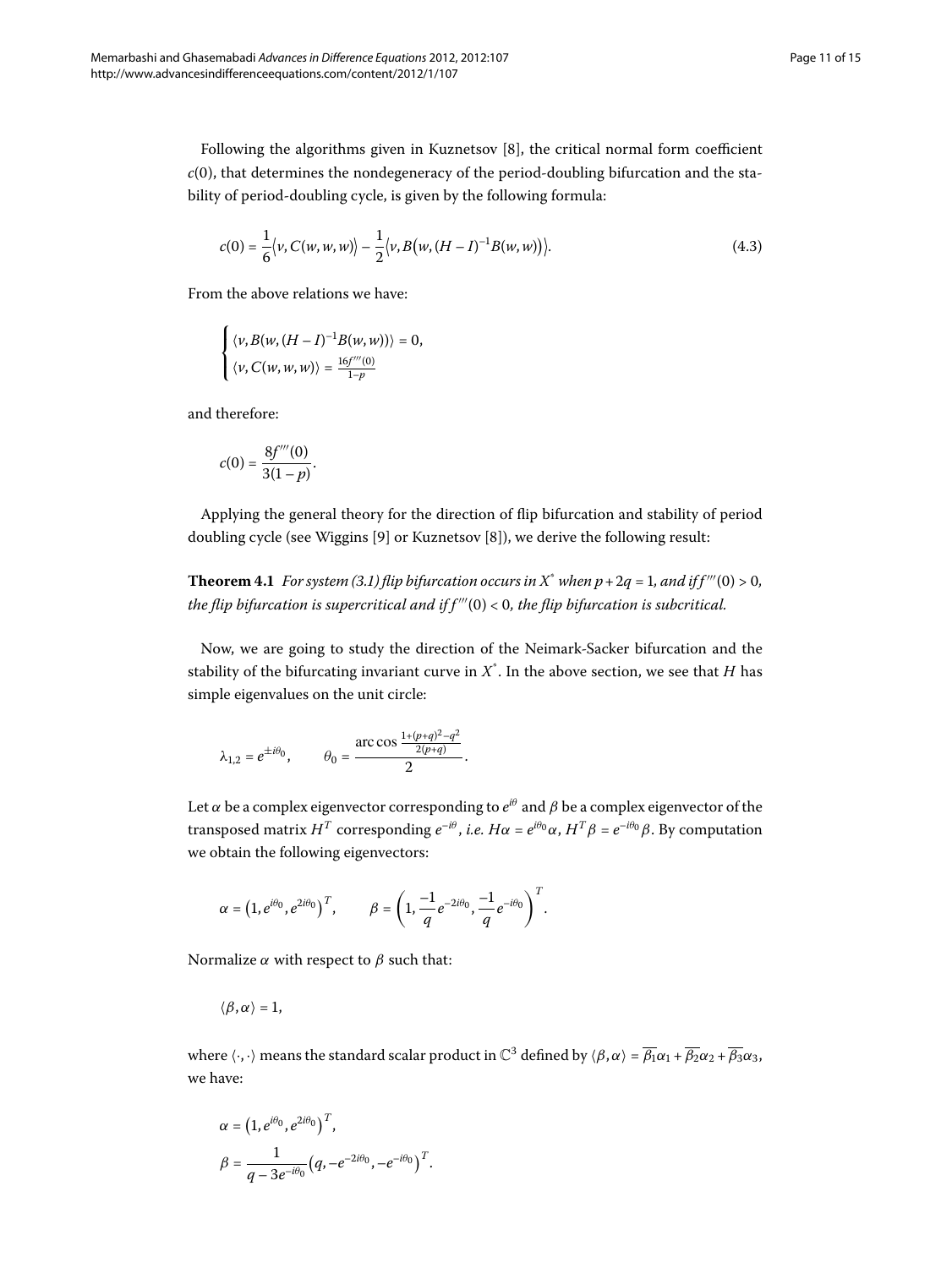Following the algorithms given in Kuznetsov [8[\]](#page-14-5), the critical normal form coefficient  $a(0)$ , that determines the nondegeneracy of the Neimark-Sacker bifurcation and allows us to predict the stability of bifurcating invariant curve, is given by the following formula:

$$
a(0) = \frac{1}{2} \operatorname{Re} \left( e^{-i\theta_0} \left[ \langle \beta, C(\alpha, \alpha, \overline{\alpha}) \rangle + 2 \langle \beta, B(\alpha, (I - H)^{-1} B(\alpha, \overline{\alpha}) \rangle \right] + \langle \beta, B(\overline{\alpha}, (e^{2i\theta_0} I - H)^{-1}) B(\alpha, \alpha) \rangle \right] \right).
$$

Furthermore in this case we have:

$$
\langle \beta, C(\alpha, \alpha, \overline{\alpha}) \rangle = \frac{f'''(0)(3e^{i\theta_0} - 3e^{2i\theta_0} + e^{3i\theta_0} - 1)}{(q - 2e^{3i\theta_0})},
$$
  

$$
\langle \beta, B(\alpha, (I - H)^{-1}B(\alpha, \overline{\alpha})) \rangle = 0,
$$
  

$$
\langle \beta, B(\overline{\alpha}, (e^{2i\theta_0}I - H)^{-1})B(\alpha, \alpha) \rangle
$$
  

$$
= \frac{-(f''(0))^2(3e^{i\theta_0} - 2e^{2i\theta_0} - 2e^{3i\theta_0} + 3e^{4i\theta_0} - e^{5i\theta_0} - 1)}{(q - 2e^{3i\theta_0})(e^{6i\theta_0} - pe^{2i\theta_0})}.
$$

Which yields the following formula for  $a(0)$ :

$$
a(0) = \frac{f'''(0)A_1 + (f''(0))^2A_2}{2(A_0^2 + B_0^2)}
$$

in which:

$$
A_0 = q\cos 9\theta_0 - qp\cos 2\theta_0 - 2\cos 9\theta_0 + 2p\cos 5\theta_0,
$$
  
\n
$$
B_0 = q\sin 9\theta_0 - qp\sin 2\theta_0 - 2\sin 9\theta_0 + 2p\sin 5\theta_0,
$$
  
\n
$$
A_1 = 3q + 3qp^2 - 2p + (6p - 4q - 4qp^2 - 2 - 2p^2)\cos \theta_0
$$
  
\n
$$
+ (6 - 6p - q - qp + qp^2)\cos 2\theta_0
$$
  
\n
$$
+ (4pq - 4p - 6)\cos 3\theta_0 + (-6pq + 2)\cos 4\theta_0
$$
  
\n
$$
+ (4pq + 2p)\cos 5\theta_0 + (2p^2 - qp)\cos 6\theta_0
$$
  
\n
$$
+ 6p\cos 7\theta_0 - 2p\cos 8\theta_0,
$$
  
\n
$$
A_2 = (2qp + 2p)\cos \theta_0 - 2qp\cos \theta_0\cos 2\theta_0
$$
  
\n
$$
+ 2q\cos \theta_0\cos 6\theta_0 - 4\cos \theta_0\cos 9\theta_0
$$
  
\n
$$
+ 4p\cos \theta_0\cos 5\theta_0 + 3qp\sin 2\theta_0
$$
  
\n
$$
+ (2qp - 6p + q)\cos 2\theta_0 + (q - 2 - 12p)\cos 5\theta_0
$$
  
\n
$$
+ (4p - 3q)\cos 3\theta_0 + (2p + 2q)\cos 4\theta_0
$$
  
\n
$$
+ 6\cos 6\theta_0 - 6q\cos 6\theta_0 - 4\cos 7\theta_0 + 6\cos 9\theta_0 - 2qp.
$$

From the theory of the direction of Neimark-Sacker bifurcation and the stability of the bifurcating invariant curve (see Sacker [\[](#page-14-7)10, 11[\]](#page-14-6), Wiggins [9] or Kuznetsov [8]), we have: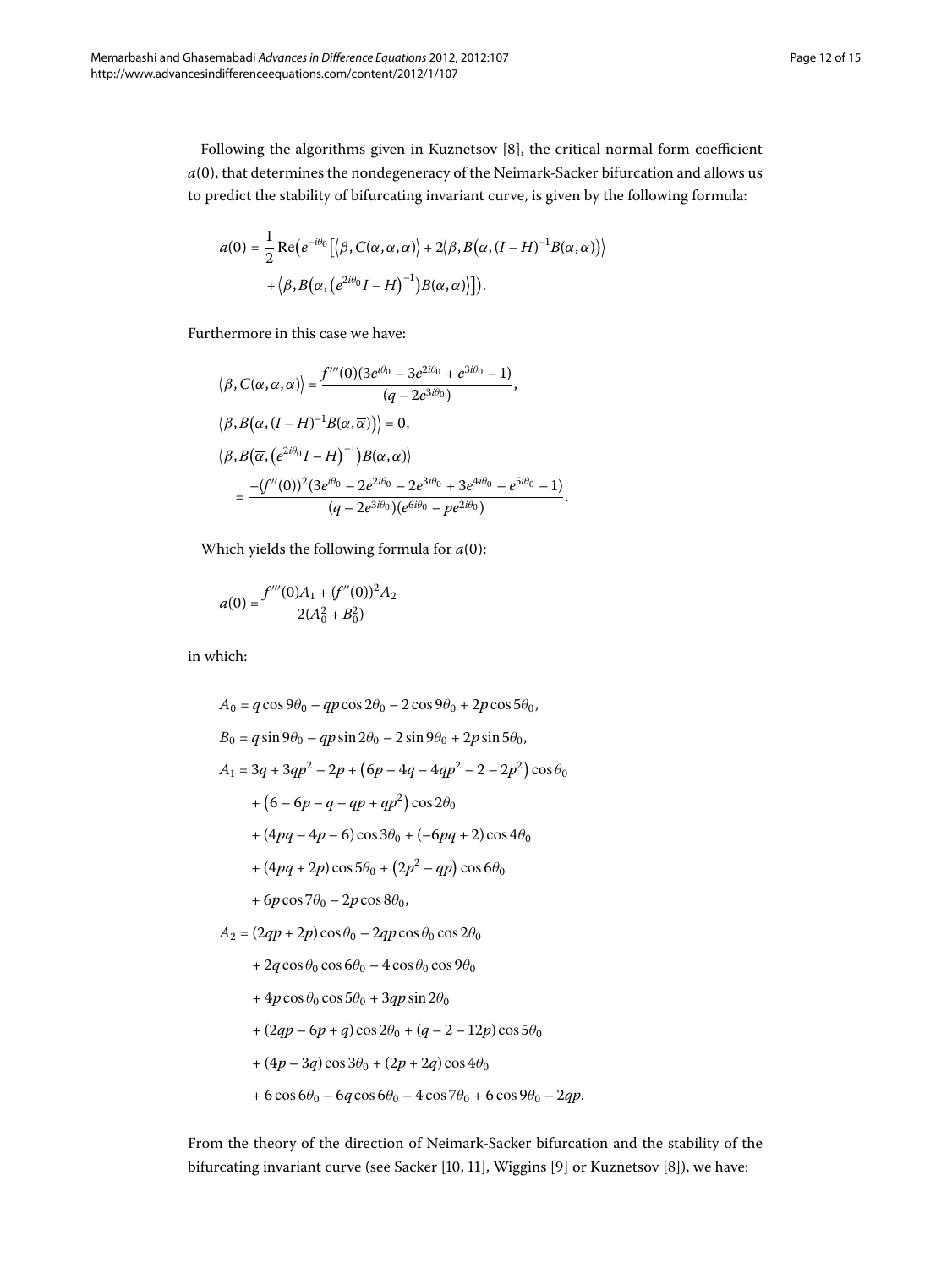<span id="page-12-4"></span><span id="page-12-3"></span><span id="page-12-0"></span>**Theorem 4[.](#page-6-1)2** For system (3.1), if  $p + q - q^2 + 1 = 0$  hold, then  $a(0) < 0$  (respectively  $> 0$ ) im*plies that a unique and stable (respectively, unstable) closed invariant curve bifurcates from X*\* *, and the Neimark-Sacker bifurcation in X*\* *is supercritical (respectively, subcritical).*

#### <span id="page-12-5"></span>**5 Numerical simulations**

In this section, we give numerical simulations to illustrate our theoretical analysis.

**Example 1** Let  $p = \frac{1}{2}$  and  $f(t) = \frac{1}{4}t + t^3$ . In this case  $q = \frac{1}{4}$ ,  $c(0) = 32$  and  $(p,q) \in L_1$ , therefore by Theorem 4[.](#page-10-0)1 flip bifurcation occurs. Figures 2, 3 and 4 show bifurcation diagram.

**Example 2** Let  $p = \frac{11}{25}$  and  $f(t) = -\frac{4}{5}t + t^3$ . In this case  $q = -\frac{4}{5}$ ,  $a(0) = -0.9883$ , and  $(p, q) \in$  $L_2$ , therefore by Theorem 4[.](#page-12-3)2 Neimark-Sacker bifurcation occurs. Figures 5[,](#page-13-1) 6 and 7 show orbits of system when  $p = \frac{9}{25}$ ,  $p = \frac{11}{25}$  and  $p = \frac{11.9}{25}$ , respectively.

<span id="page-12-1"></span>

<span id="page-12-2"></span>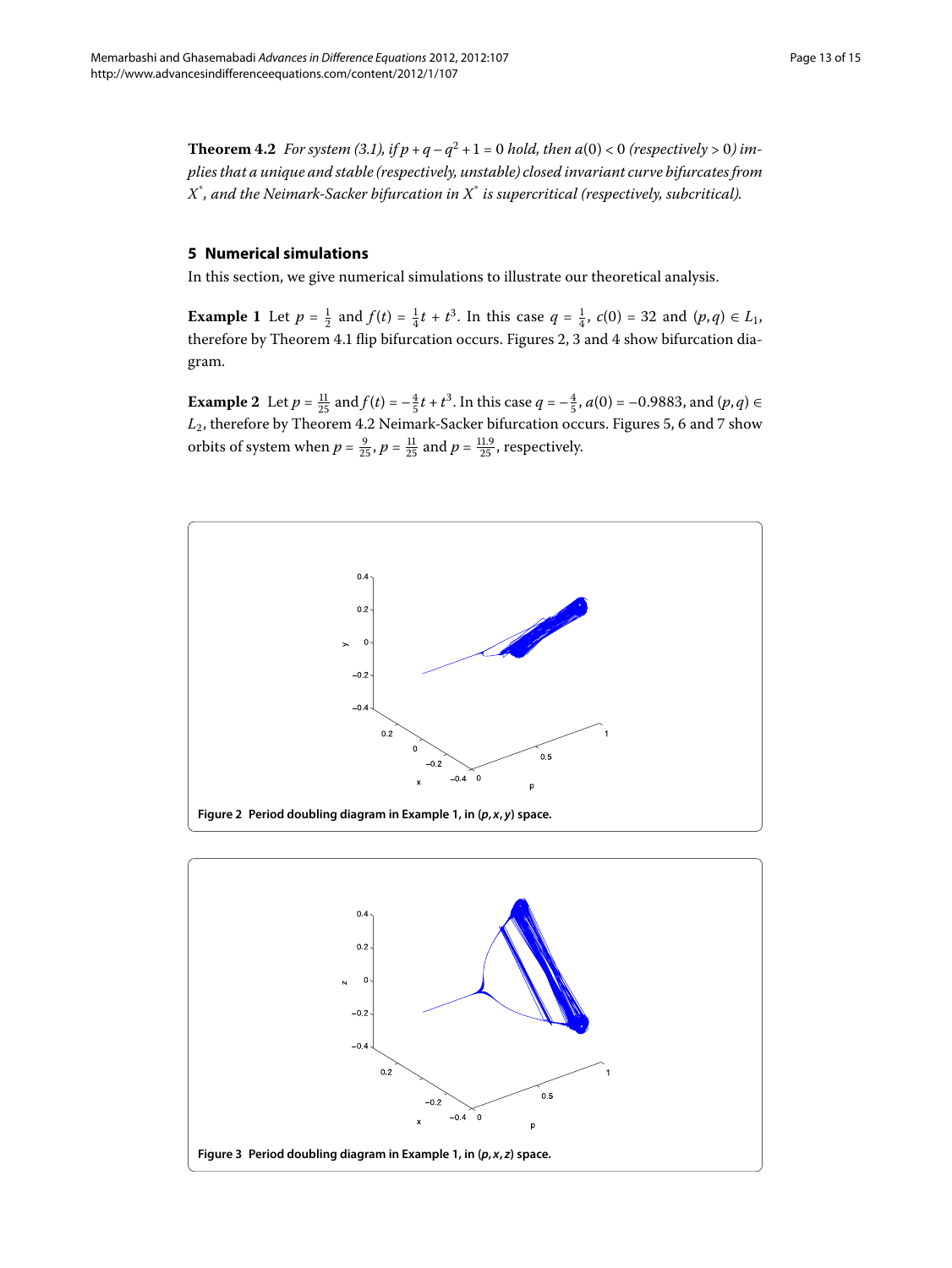<span id="page-13-0"></span>

<span id="page-13-1"></span>

<span id="page-13-2"></span>